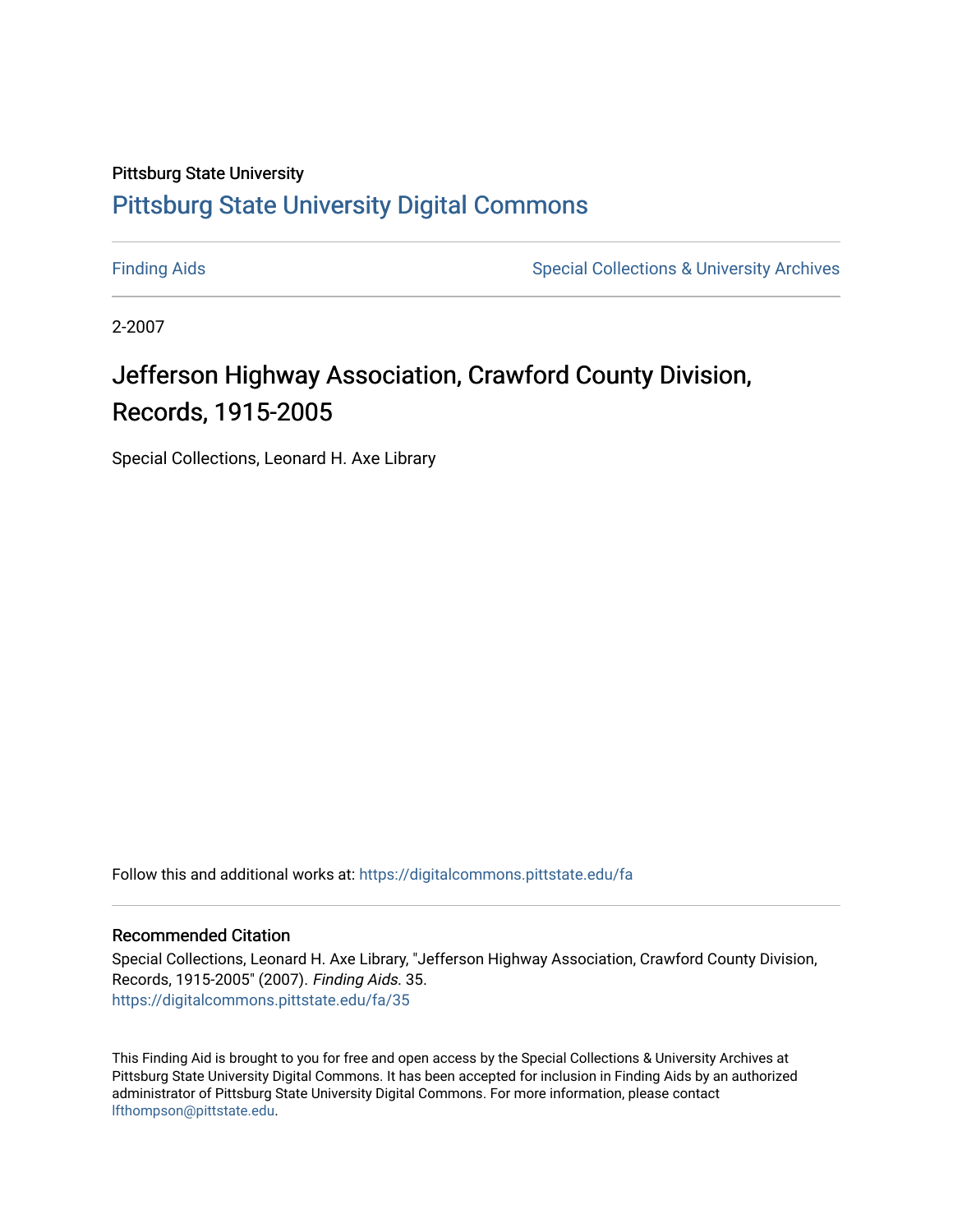#33 Jefferson Highway Association, Crawford County Division, Records, 1915-2005 .2 linear feet

#### **INTRODUCTION**

Records of the Jefferson Highway Association of Crawford County. The Records consist of correspondence, minutes, newspaper articles, maps, financial expenses, pledges, legal records, a research paper, and related materials.

#### **DONOR INFORMATION**

Unknown

#### **ORGANIZATION HISTORY**

The Jefferson Highway Association, named after Thomas Jefferson, was formed in 1915 to build a highway through the Mississippi Valley. The highway was the idea of Edwin T. Meredith, publisher of *Successful Farming* and *Better Homes and Gardens* and later Secretary of Agriculture under President Woodrow Wilson, who thought the highway would be economically beneficial to the region's farmers. In November 1915 a meeting was held with representatives from all the Louisiana Purchase states to organize an association for the purpose of constructing an international highway from Winnipeg in Canada to New Orleans, Louisiana. This convention was also held to determine the route of the new highway. Several Kansas counties were competing against each other and against the state of Missouri to get to be part of the highway. A contest was to be held to determine the route between Kansas City and Joplin, Missouri, the winner to be determined by whichever state, Kansas or Missouri, completed the most miles of new road by September 1916.

The Crawford County division of the Jefferson Highway Association was formed after the 1915 convention to help plan and fund the highway. Townships and private landowners were to be the primary sources for funding. It was decided initially that the Kansas route would go through Pittsburg, Girard, and Fort Scott but there were several disagreements that took place while the road was being built. Some places did not want to fund the road and did not see it as a benefit. Girard was later excluded from the route, in spite of many protests, in favor of the Commercial Highway, which went north from Pittsburg to Arcadia and then to Fort Scott, in spite of many protests. The contest between Kansas and Missouri, in a decision that angered some, ended in a stalemate with both states being awarded the highway between Joplin and Kansas City. After these dual roads were built they were considered too narrow and rough. Despite all these problems, the highway was eventually competed and used by the area communities for many years. The federal and state governments later passed laws that enabled them to build and maintain better highways. The Jefferson highway designation eventually faded away with sections of the road becoming parts of US Highway 69 and US Highway 71.

#### **SCOPE AND CONTENT NOTE**

The Jefferson Highway Association of Crawford County collection consists primarily of correspondence, minutes, newspaper articles, maps, legal records and related materials. The bulk of the records dated from 1915 to 1931. The collection is arranged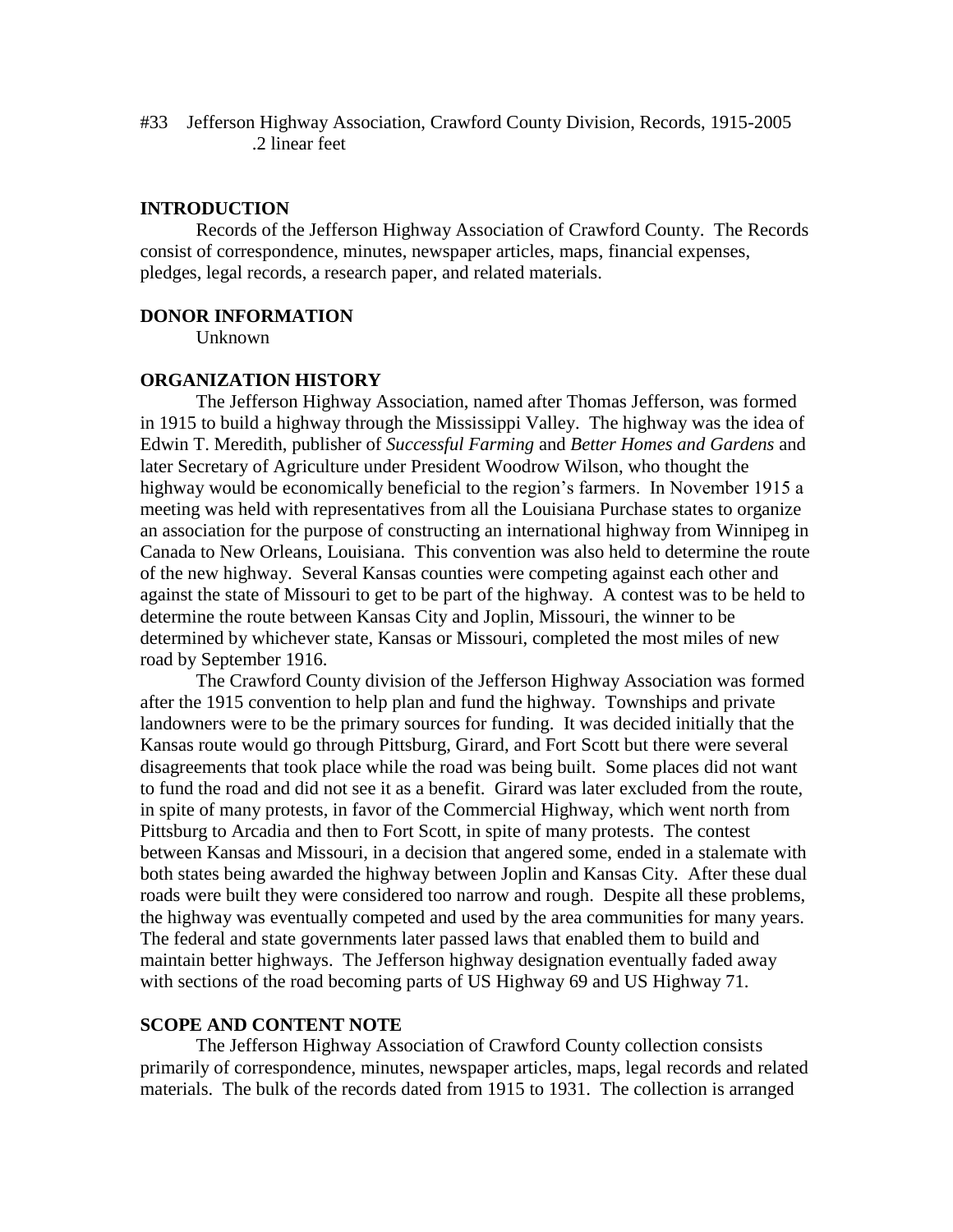into six series identified as: **Correspondence, Minutes and Legal Matters, Maps, Miscellaneous, Newspaper Articles, and Research Paper.** Additional information about the Jefferson Highway Association may be found in the Haldeman-Julius collection that contains copies of Jefferson Highway Declaration, a monthly newsletter, from 1919 to 1922.

The **Correspondence Series** is comprised of letters that date from 1915 to 1923. This series is arranged chronologically. The letters are mainly between various members of the Crawford County division of the Jefferson Highway Association. They discuss construction and financing of the highway, meetings, legal matters and other miscellaneous topics.

The **Minutes and Legal Matter Series** contain minutes of meetings, resolutions, orders, financial records, and other documents. Also included is a Hearing of Cherokee, Crawford and Labette Counties Delegation before the Highway Commission, February  $11<sup>th</sup>$ , 1931 about the highway change from Girard to Arcadia.

The **Maps Series** consists of various printed maps of the Jefferson Highway route.

The **Miscellaneous Series** consists of a Jefferson Highway Association newsletter, an advertisement for a Good Roads Mass Convention, and information about funding the highway.

The **Newspaper Articles Series** contains clippings from 1915 to 2005. Included is an early article about the organization of the Jefferson Highway Association. Many of the articles are from the Kansas City Star and Topeka newspapers detailing the materials used to build the road, how the highway was progressing and its importance for the area. The later articles are about the history of the Jefferson Highway.

The **Research Paper Series** contains a research paper by Michael Francis Jackson, written in 1978, titled The Birth of the Jefferson Highway and Its Establishment in Crawford County.

# **FOLDER LIST**

#### **Correspondence Series**

| $fr$ 1 | 1915-1916 |
|--------|-----------|
| f. 2   | 1916-1922 |
| f. 3   | 1922-1923 |

# **Minutes and Legal Matter Series**

| f. $4$ | 1916-1922 |
|--------|-----------|
| f. $5$ | 1922-1923 |
| f. $6$ | 1924-1931 |

# **Maps Series**

f. 7 1915-Undated

#### **Miscellaneous Series**

| f. 8 | 1915-Undated |
|------|--------------|
|      |              |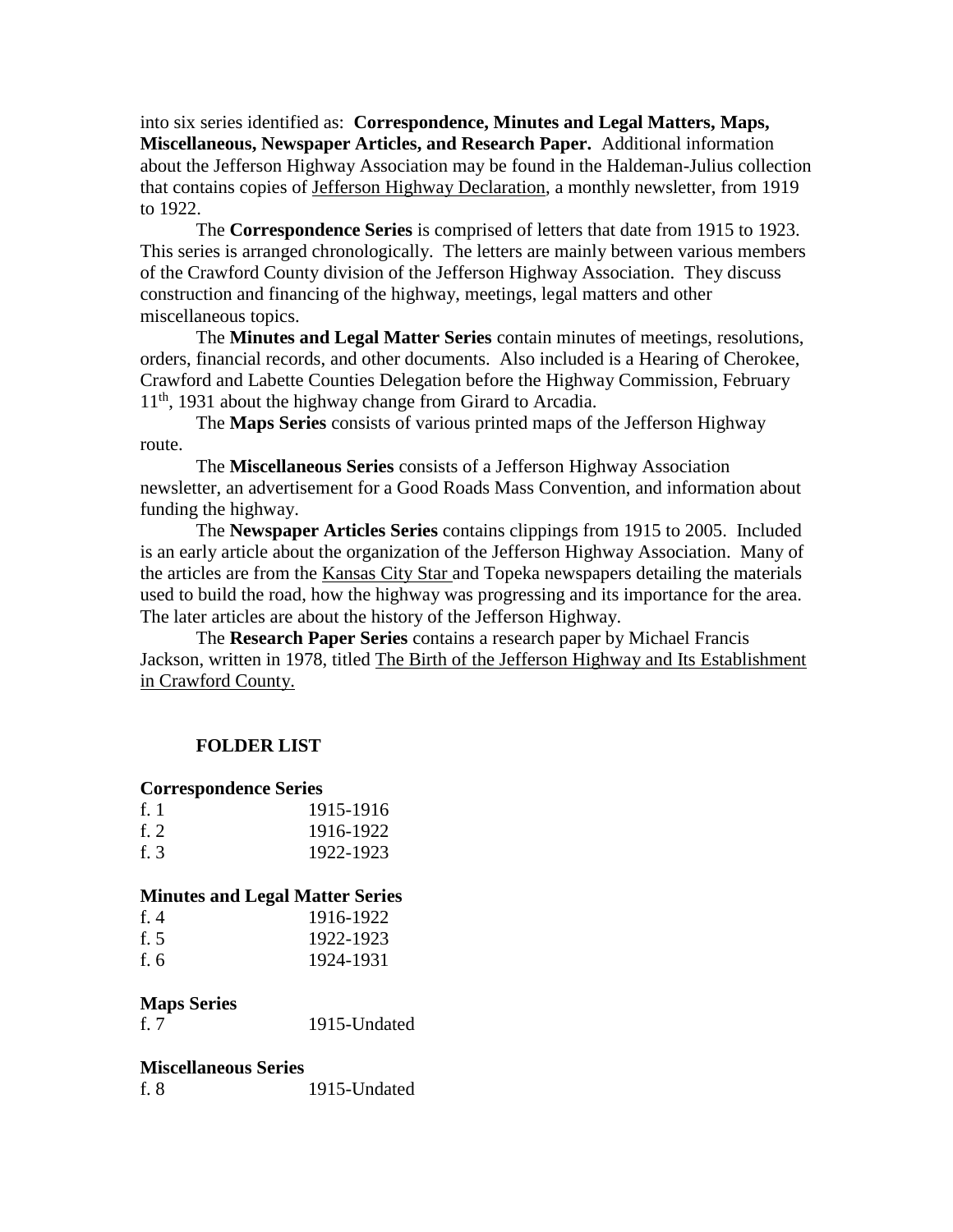#### **Newspaper Articles Series**

f. 9 1915-2005

#### **Research Paper Series**

f. 10 1978

# **INDEX**

| INDEA                             |                 |
|-----------------------------------|-----------------|
| Abbott, Arlie                     | f. $2$          |
| Bailey, Parker                    | $f. 2-4$        |
| Bouck, Harry                      | $f. 3-4$        |
| Brewster, S. M.                   | f. 1            |
| Clarkson, J.D.                    | f. 1,2,4,10     |
| Coles, L.E                        | $f. 1-2$        |
| Cook, John E.                     | f. 2            |
| Coulter, Marion                   | $f. 1-5$        |
| <b>Crawford County Good Roads</b> | f. $1,3,9,10$   |
| Association                       |                 |
| Delano, S. B.                     | f. 1,9          |
| Flint, Dudley C.                  | f. 1            |
| Frank, William                    | f. 6            |
| Gaitskill, Ben S. (1858-1927)     | f. 1,2          |
| Gateskill, Joe                    | f. 6            |
| Garuble, Charles                  | f. 5            |
| Gibson, James                     | f. 3            |
| Glenn, D. A.                      | f. 2            |
| Guthrey, E. Bee                   | f. 3            |
| Hardin, Ray                       | f. $5$          |
| Hatfield, E. P.                   | $f. 2-5$        |
| Jefferson Highway, Alternative    | f. 2-6, 9, 10   |
| Roads                             |                 |
| Johnson, Joe                      | f. $2$          |
| Kansas, Baxter Springs            | f. $2,4$        |
| Kansas, Crawford County           | f. $1-4,6,8,9$  |
| Kansas, Fort Scott                | f. $1-6, 8-10$  |
| Kansas, Girard                    | f. $1-6, 8-10$  |
| Kansas, Johnson County            | f. 2,8,9        |
| Kansas, Linn County               | f. $2-4,8,9$    |
| Kansas, Louisburg                 | f. $2,4$        |
| Kansas, Miami County              | f. 3,4          |
| Kansas, Mound City                | f. $2-4,8$      |
| Kansas, Paola                     | f. $1-4, 8, 10$ |
| Kansas, Pittsburg                 | f. $1-6, 8-10$  |
| Kansas, Pleasanton                | f. 2, 4, 10     |
| Kirkpatrick, R. L.                | f. 6            |